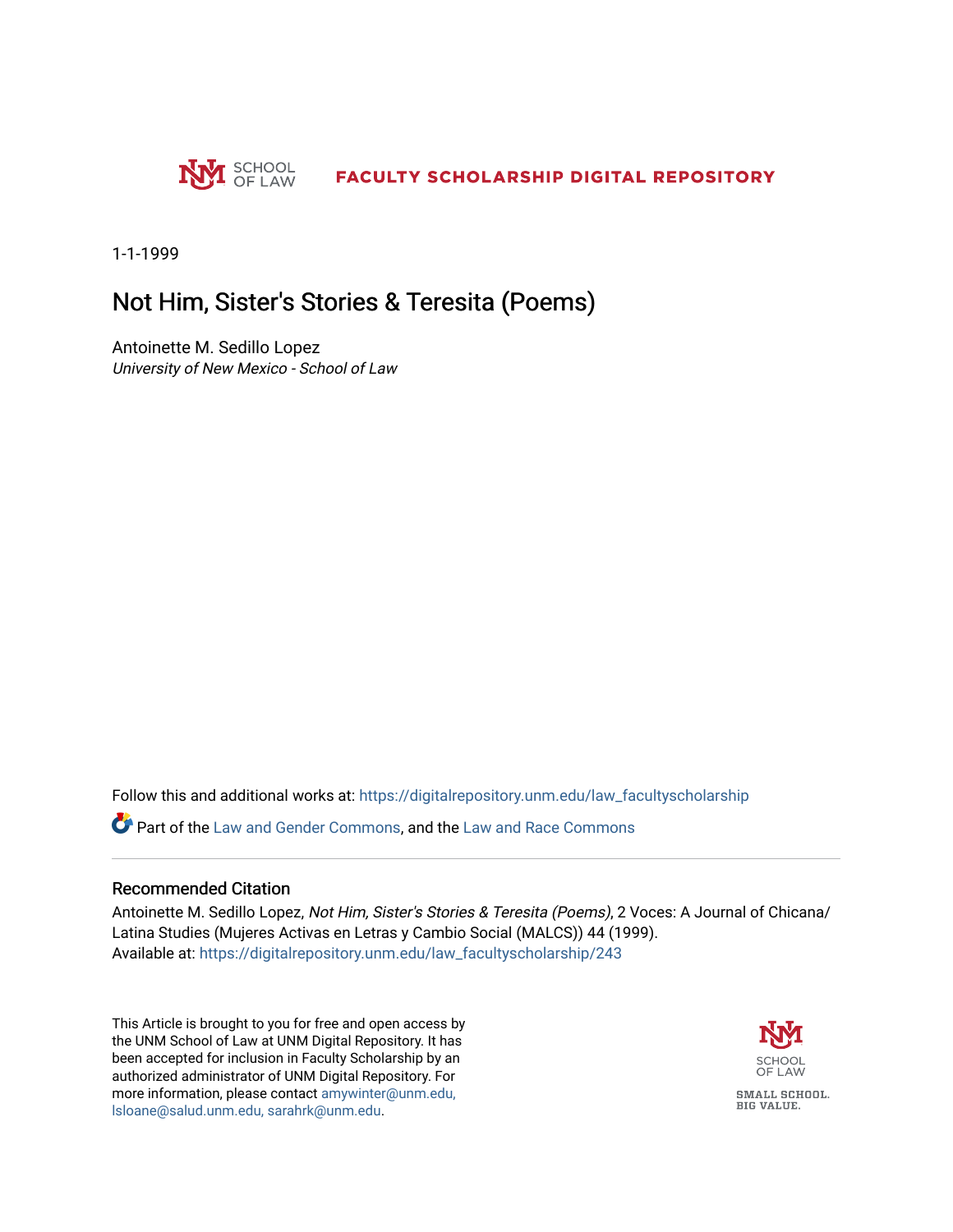## Not Him

### Antoinette Sedillo López

Alcoholics drink all the time. faces falling loose around the head, hair dull with shame.

he really wasn't an alcoholic he only drank on week-ends and he looked good.

alcoholics smell like sour beer bodies yellow like the babies jaundiced with the strain of living on their own

he really wasn't an alcoholic he smelled like mint and leather and his skin was bronze,

alcoholics lose their jobs.

random life styles chokes

their friends and family who finally leave.

he really wasn't an alcoholic

he worked hard and he only called her *"puta"*  when he was *borracho;* it's just the drink, don't you think?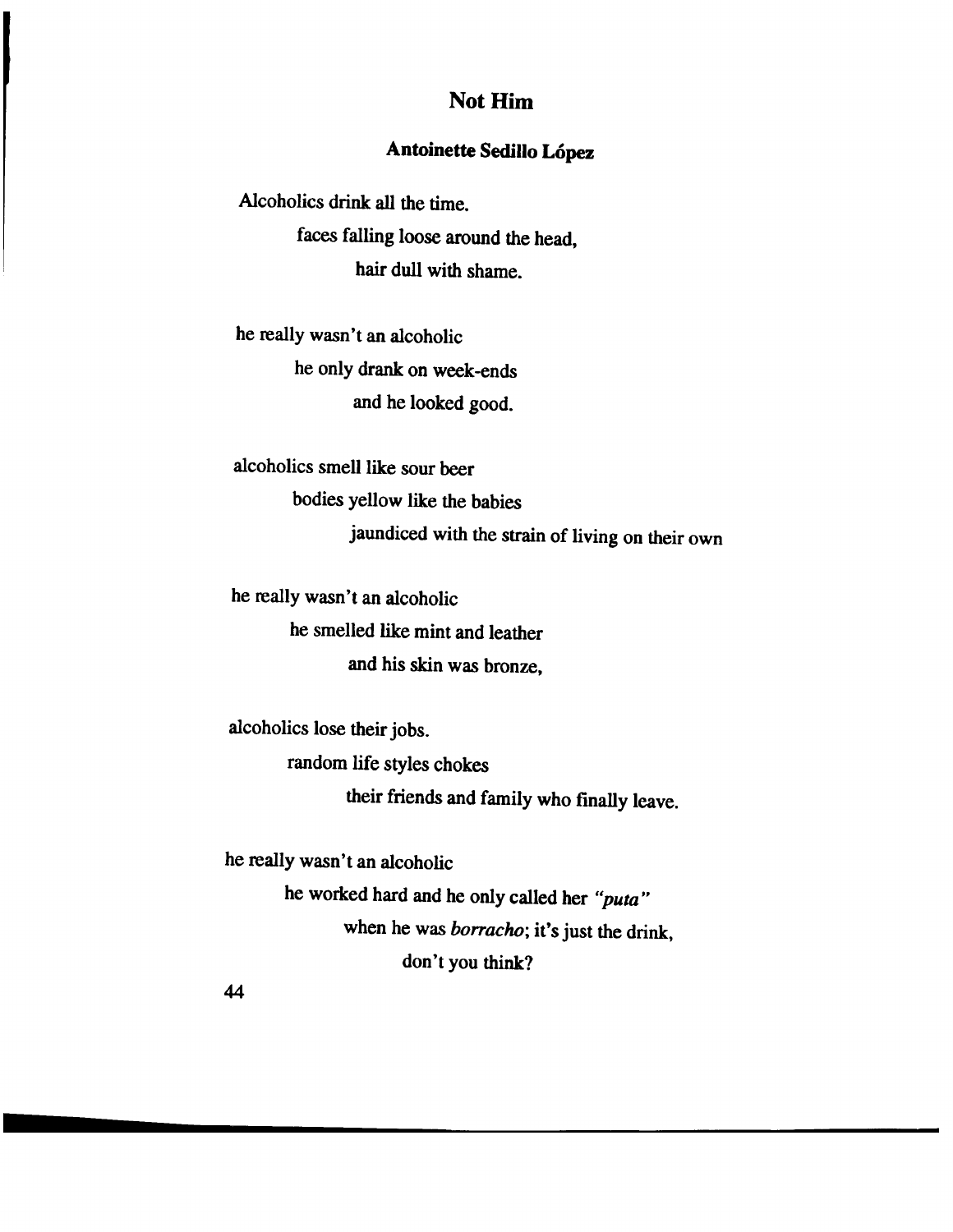alcoholics go to bars

everyone knows who they are

drinking their pay while kids cry *hambre* eating up their hearts

he really isn't an alcoholic

he drank his whiskey at home

and gave grandma his check every week

alcoholics die young bodies rotting from the poison eating livers and love.

he lied about living to see me finish school pride eluded his life when he died.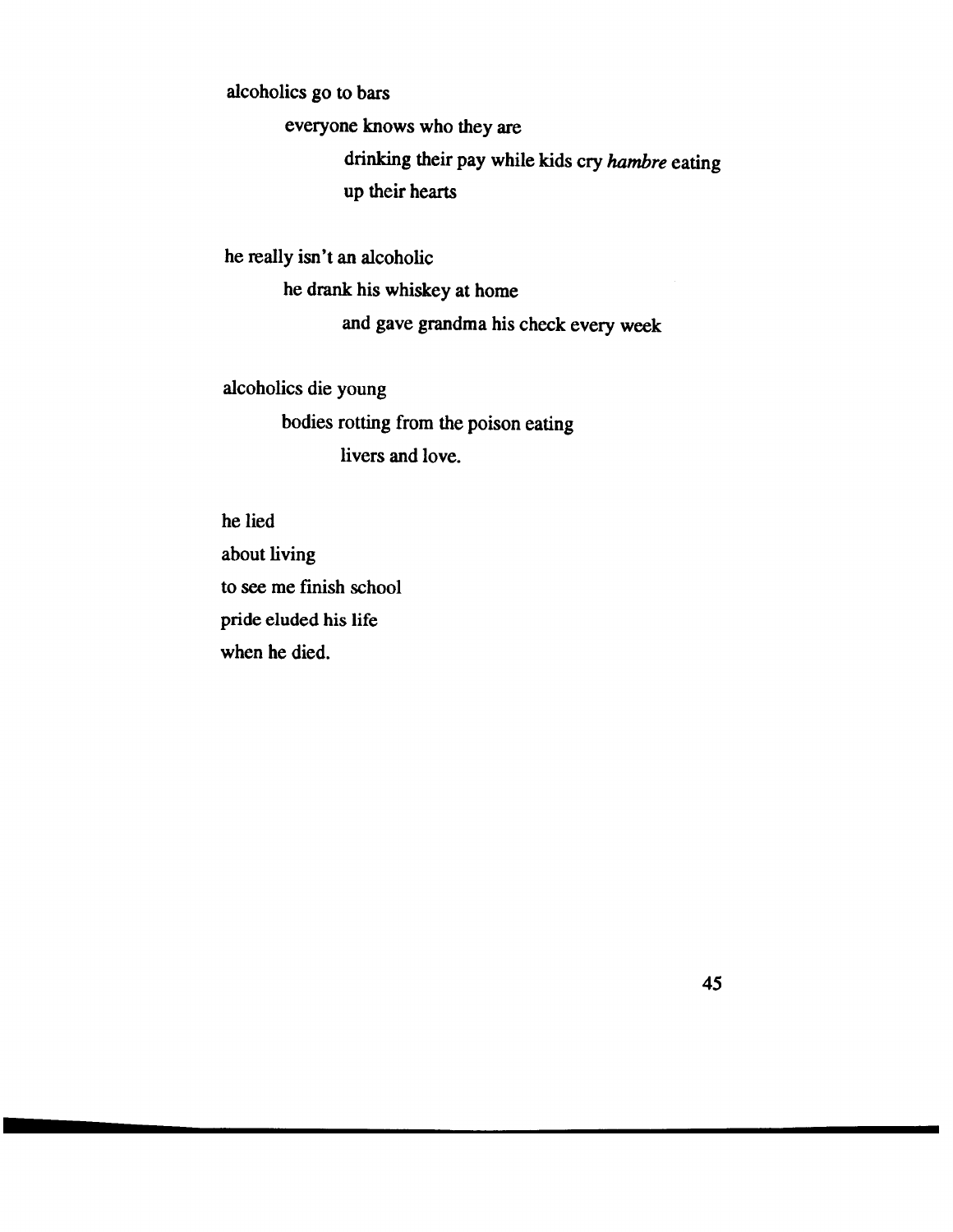# **Sisters' Stories**

### **Antoinette Sedillo Lopez**

| Colonization                 | <b>African Women</b>        |
|------------------------------|-----------------------------|
| Indian Women                 | African Women               |
| Were given                   | were stolen                 |
| or gave themselves           | or sold                     |
| $(\text{rape})$              | (slavery)                   |
| reproduced                   | reproduced                  |
| (birth)                      | $(\text{rape})$             |
| cared for their              | cared for their             |
| children.                    | and their masters' children |
| Their work produced          | Their work produced         |
| wealth                       | wealth                      |
| for Spaniards under rules    | for owners under rules      |
| (colonization)               | (slavery)                   |
| dictated by Spaniards (men). | dictated by whites (men).   |
|                              |                             |

Spaniards satisfied their needs; they accumulated wealth and passed it on to their white children (men).

Spaniards left their mark 46

Slavemasters satisfied their needs; they accumulated wealth and passed it on to their white children (men).

Slavemasters left their mark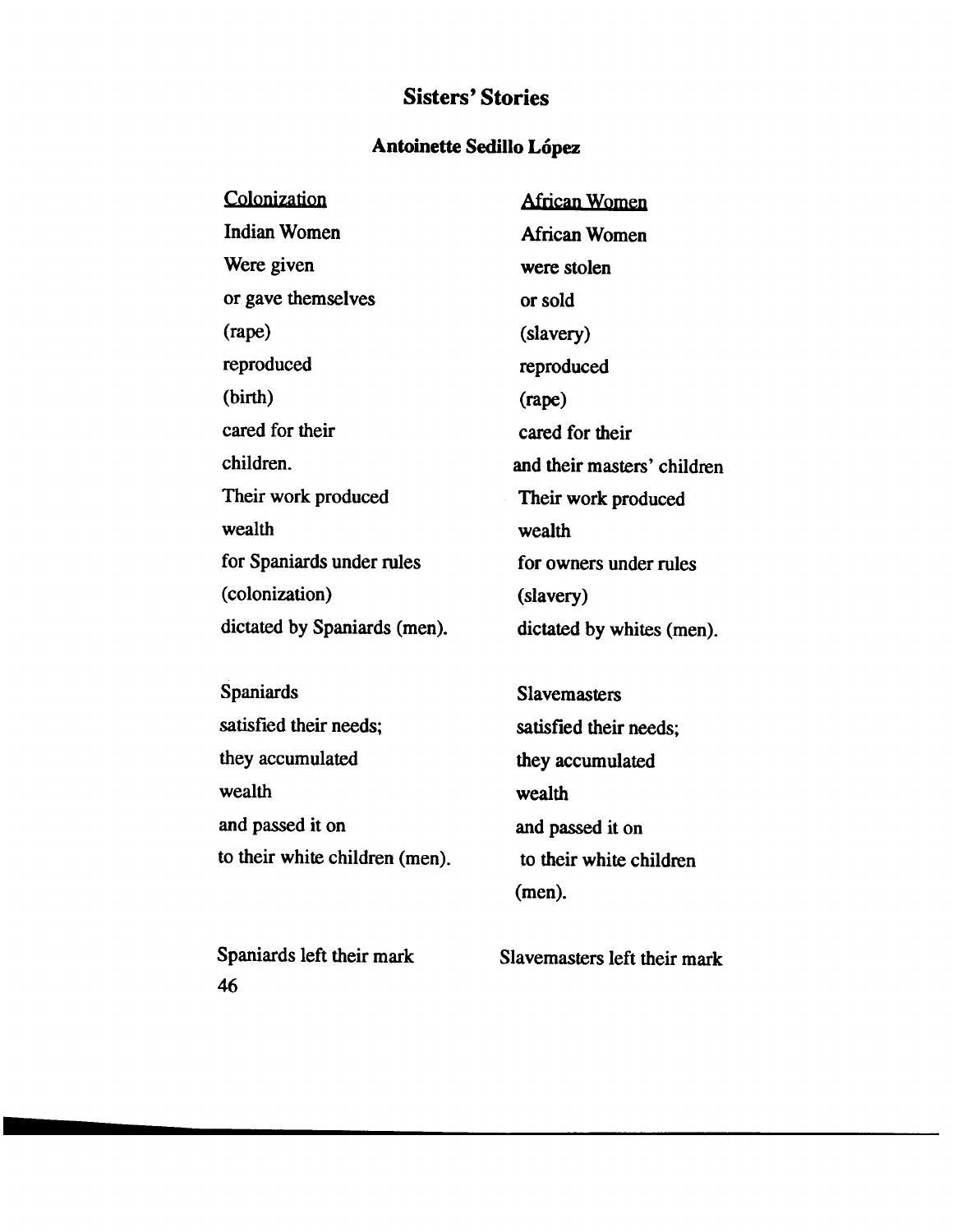| on the faces, bodies,       | on the faces, bodies    |
|-----------------------------|-------------------------|
| names                       | names                   |
| of the children             | of the children         |
| (colonization)              | (oppression)            |
| and on the backs and bodies | and on the backs and    |
|                             | hodies                  |
| of the women                | of the women            |
| whose earth brown faces     | whose earth brown faces |
| will never disappear.       | will never disappear.   |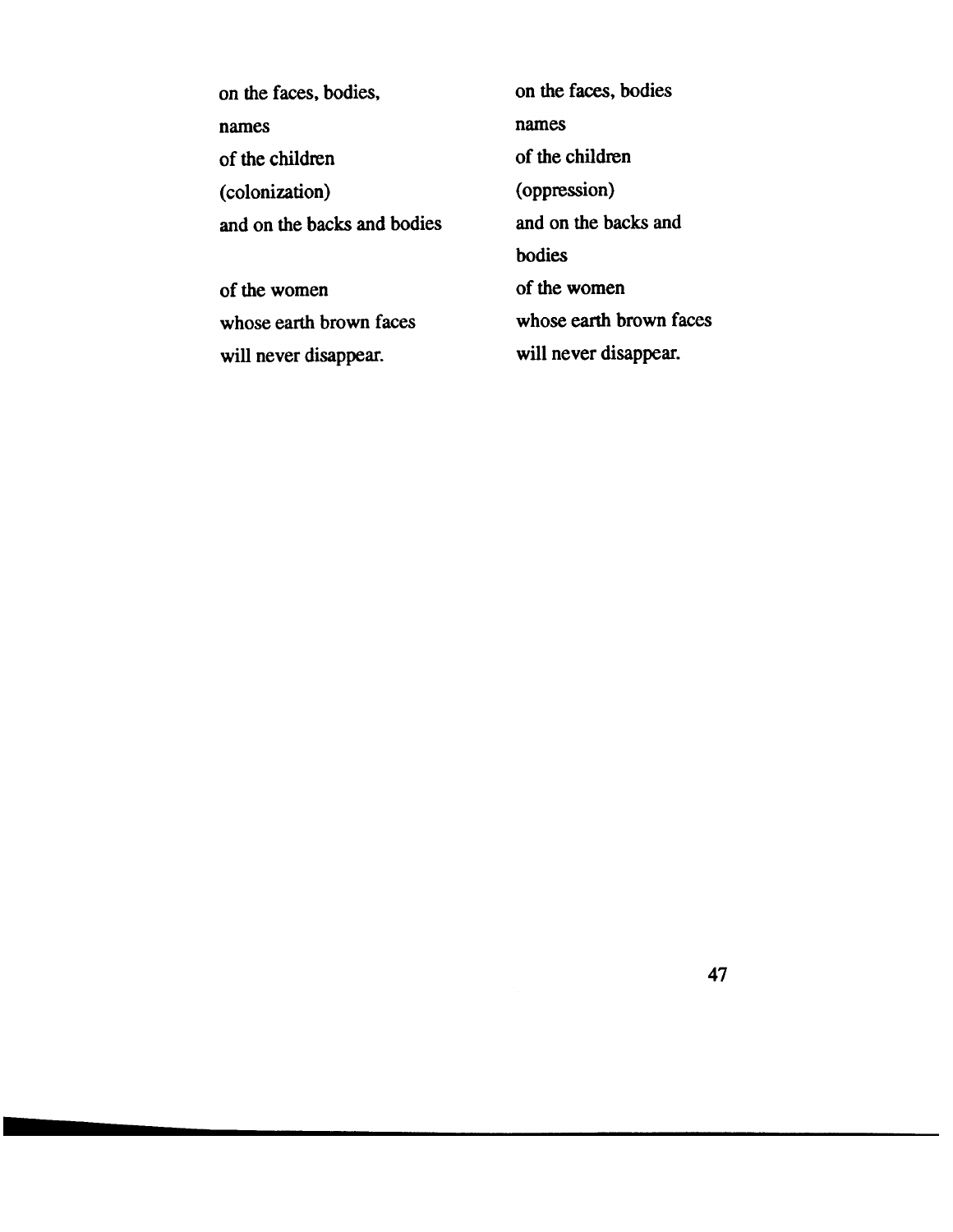## **Teresita**

#### **Antoinette Sedillo Lopez**

He bought her body for sheep, guns and a cow from starving indigenous poor.

He brought her spirit into his home away from her people, alone.

Sixteen years of life she has lost her tongue, dying to herself.

Six years of children, she had lost her will dying to this world.

They say she died of a broken heart. 48